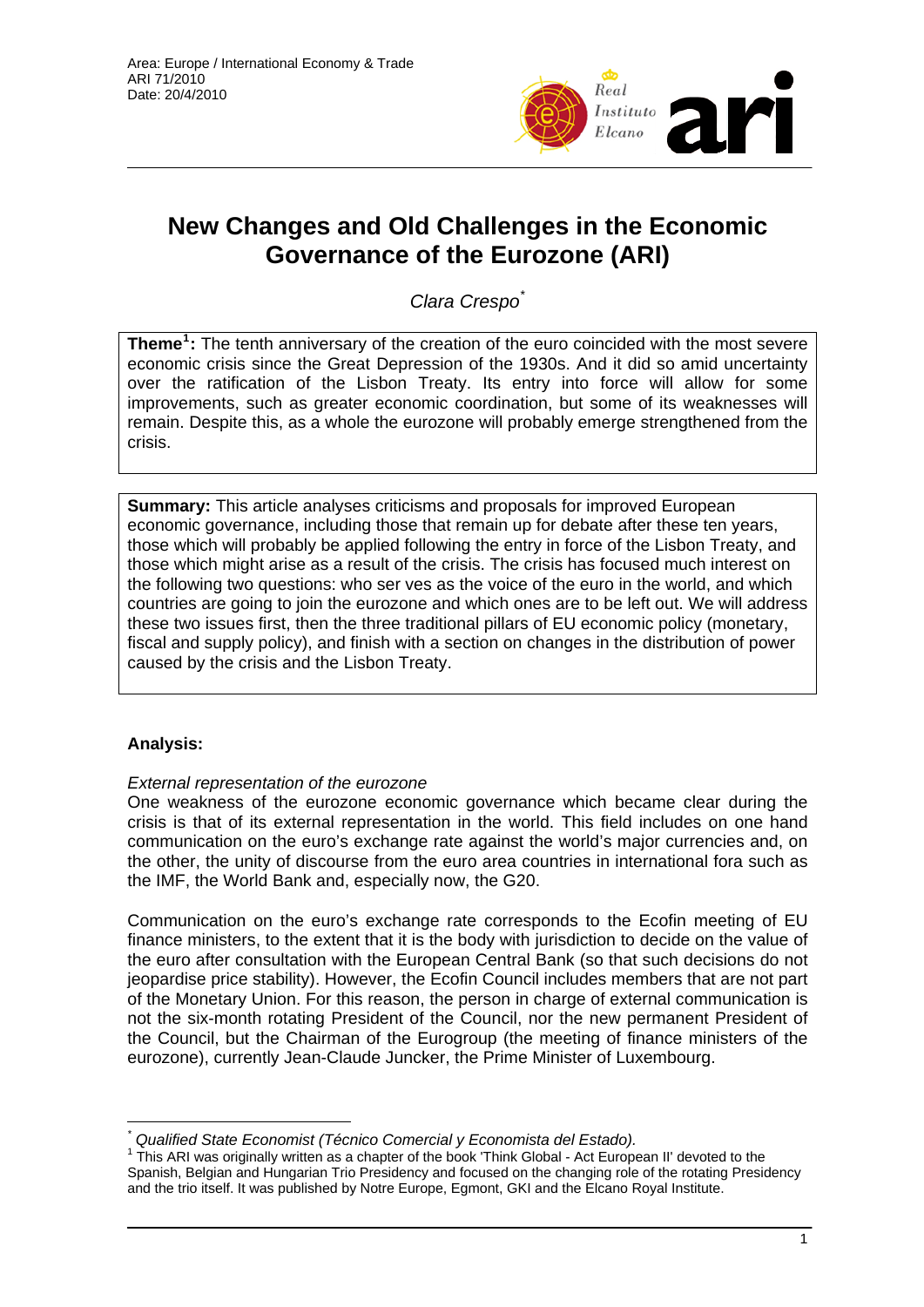

This division of labour has its drawbacks. The political characteristics which make a good candidate for thejob of President of the Eurogroup (being from a small country in order to put other members at ease, and having a strong knowledge of economics at the technical level) are the same ones which weaken the international visibility of the euro's main spokesman. The result is that communication on the euro ends up being informally shared out with other people.

For instance, the words of the President of the European Central Bank, currently Jean-Claude Trichet, can be interpreted as indications as to the desired euro-dollar value, since in any case his decisions on monetary policy will affect that exchange rate, even though that is not his goal from a legal standpoint. Another person who could be the external voice on the exchange rate is the European Commissioner for Economic and Monetary affairs. However, being a collegial body, the members of the Commission must act in mutual agreement, and not all of the countries 'represented' on it (Commissioners are not supposed to represent their countries of origin in theory) use the euro. What is more, it is a post that lacks power to vary the euro-dollar exchange rates beyond what might result from public statements. as explained, the President of the Council or the rotating Presidency cannot fulfil this role either, since not all Council members are in the eurozone.

Therefore, anyone who expresses an opinion at a given time (it is often the President of France) may be interpreted as being a representative for the eurozone. This leads to confusion and repeated explanations to the public as to who really is qualified to speak on behalf of the entire zone.

Furthermore, the EU continues to debate how its external communications in international financial institutions or other fora, such as the G20, should be organised. The lack of agreement both at the EU and the eurozone level on a standard applicable to all cases affects the idea of a single seat at those institutions. It also affects the scope of common positions among countries, which historically have carried more weight in the international arena (and more contrasting positions) than they might do now, with the rise of the asian economies. In most concrete cases, member states are in fact capable of speaking with a single voice, but they do not want to commit to doing it as a general rule. They arrive at that single message in painfully slow agreement processes and the margin of manœuvre out of the negotiated common position is very narrow. Often, they concentrate more on achieving a common message than on the impact of that message on third players. When there is disagreement at the EU level, the common position leaves out the key issues (on which single member states take the floor), therefore becoming much less interesting.

### *Enlarging the eurozone*

In times of financial turbulence, the advantages of having a strong currency become clearer. Denmark and Sweden are reconsidering their decision not to adopt the euro, and for the countries of Eastern Europe not yet using it, joining has become a top priority.

Membership rules are still the criteria of fiscal and nominal convergence set almost twenty years ago in the Maastricht Treaty. The Eurogroup has insisted several times that countries which want to join must fulfil these conditions. But it might be rational to revise them, not necessarily as a result of the crisis and the new member states' pressing needs, but because they are fairly outdated and have lost relevance from an economic viewpoint. The Maastricht criteria were designed in the 1990s, when the priority was to encourage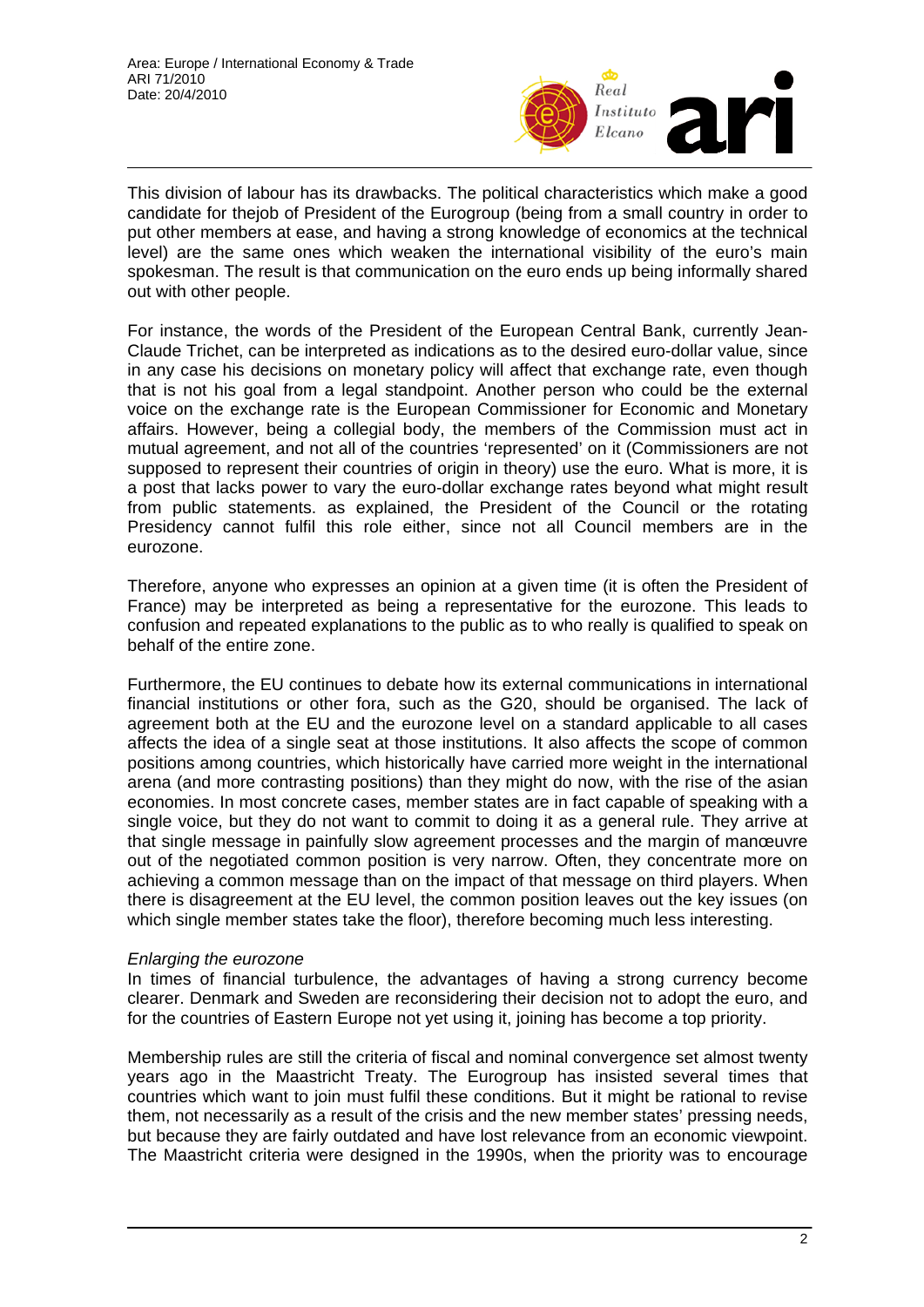

fiscal restraint and force countries from outside the area of the German mark to adopt a strong-currency model.

The two criteria most subject to criticism are the monetary ones, which try to encourage strong-currency behaviour: inflation and the national currency are linked to the euro within bands for two years (something like purgatory). These criteria are irrelevant for very small and economically open countries, where only part of the economic activity is carried out in the local currency (and the rest in euros). In these countries, central banks do not have much control over economic variables, nor is it in their interest to invest political capital in building anti-inflation credibility, because their goal will never be to let their currencies float freely.

As it is usually the case, the problem with revising entry criteria is which ones to establish. They should serve to measure the economic health of a country. They should include (revised) fiscal and monetary criteria as well as other institutional requirements, such as, for example, transparency and good functioning of the statistics system of a country, as the case of Greece shows. The alternative, which does not seem feasible or desirable, would be to simply erase all membership criteria, and let in any country who wants to join.

### *The ECb and single monetary policy*

Formally speaking, the only goal of the European Central Bank is price stability (the rest of the EU's goals, which include employment and growth, are secondary), so critics fear that it is biased against growth. Under the Lisbon Treaty, and despite resistance from the bank itself, the ECB has been moved from the category of 'other institutions' to that of 'EU institutions'. This means it is obliged to pursue all of the goals of the EU, including economic growth and employment. This is not a trivial change, from a legal standpoint. But it will probably not have major, real consequences because it has been shown empirically that the ECB already takes into account growth forecasts when it modifies exchange rates in order to ease excessive cyclical fluctuations. More specifically, several studies show that the ECB makes its decisions while keeping in mind the expected rate of inflation and the expected output gap.

However, it is true that the ECB acts more slowly and with less intensity in changing interest rates than does the US Federal Reserve. The minimum and maximum rates set by the Fed over the past ten years have been more extreme than those of the ECB, and the Fed tends to start a cycle of increases or decreases before the ECB does. One reason is that the European and american cycles are not perfectly synchronised, so their interest rates should not be either. Also, real markets in the eurozone itself are slower to react. It is for this reason that during the current crisis the ECB has been accused of lowering interest rates too slowly, especially after it became clear that the financial crisis had hit the real economy.

On the other hand, the bank has been praised for being swift in increasing liquidity and coordinating with the Fed. at this other extreme there is also worr y over the impact this huge increase in liquidity will have due to the 'open bar' policy (as much liquidity as demanded, at the monetar y policy interest rate, rather than setting a fixed rate at auctions).

Where the existing policy has clearly failed is in the prudent oversight and regulation of financial ser vices. Blame for this should go not so much to the ECB, which has no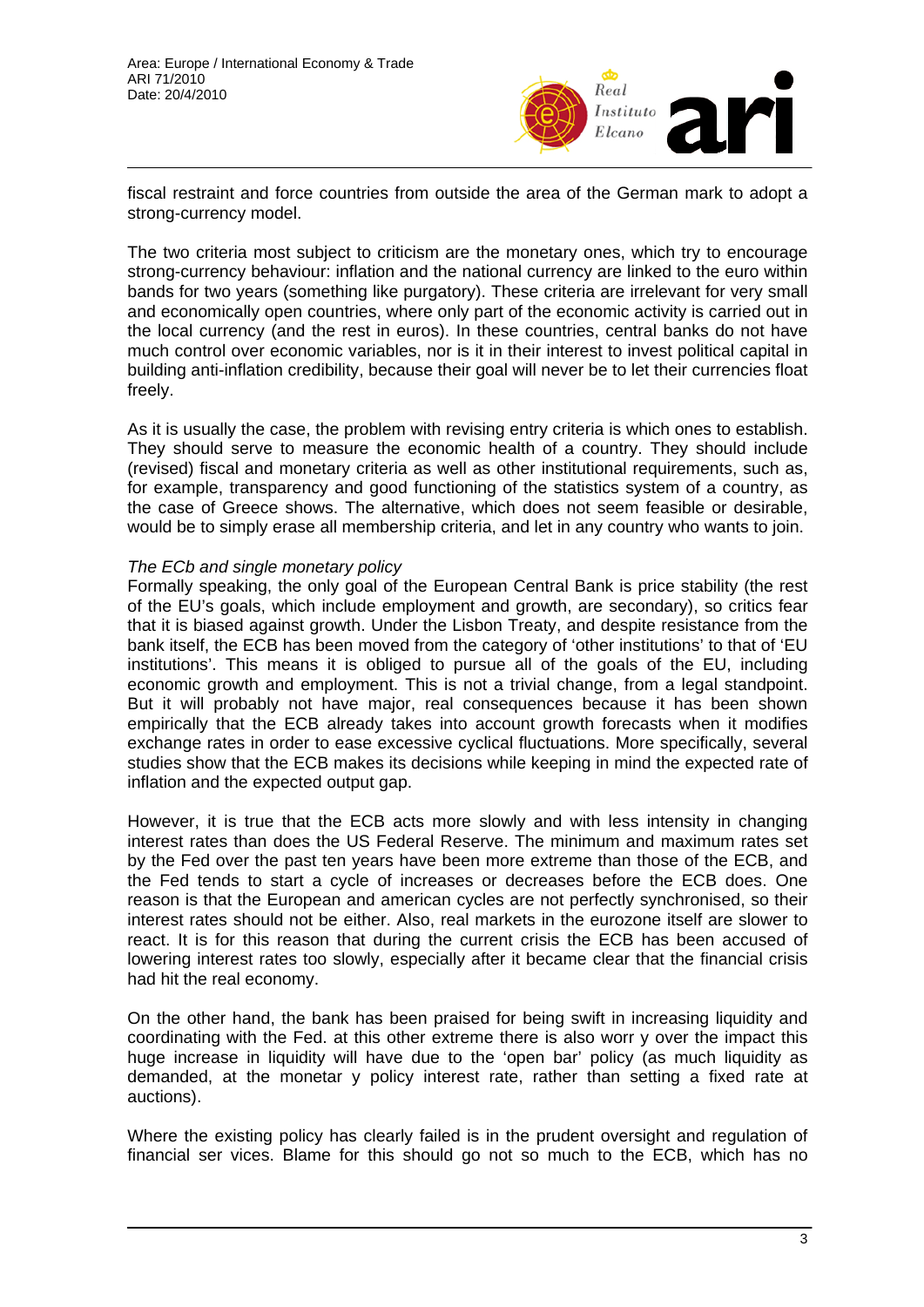

jurisdiction in this area, but rather to the member states, which were ignorant of what was happening.

Reforms proposed by the European Commission are based on a report issued in February 2009 by a special group headed by Jacques de Larosière. This group certified the failure of the weak European mechanism previously created to respond to financial crises. But all it recommended was creating a coordination mechanism among national governments for the purpose of prudential oversight. The mechanism suggested by Larosière, strictly EU-based, consists of a decentralised system formed by a European Systemic Risk Council (systemic risk is not addressed so far by any supervisory body), led by the ECB, and a European System of Financial Supervisors (a network that coordinates the national oversight bodies). The usefulness of this mechanism will depend on its capacity for making sure that its recommendations are taken into account; in other words, on whether it has teeth.

#### *Fiscal policy and the single European bond*

Economic policy in the eurozone comprises three uneven pillars: monetary policy, jurisdiction over which has been ceded to the EU; fiscal policy, which is coordinated; and supply or structural reform policy. In the latter, one can say there is no more than an exchange of information under some general common guidelines.

The Stability and Growth Pact coordinates fiscal policy with the understanding that, under normal conditions – and not in the abnormal situation of 2009–one must offset the tendency that governments have toward deficit spending because of their short life spans (the time between elections). Following the reform enacted in 2005, the Pact allows governments to register a budget deficit in times of recession, and encourages them to ensure a surplus in times of economic expansion. Otherwise, the fear is that some member state will engage in deficit spending constantly and, overall, issue too much debt. Other states would then be forced to rescue that government, also issuing debt to finance the operation (this is known as the bailout problem).

In order to avoid this, a common procedure has been established to oversee and issue opinions and recommendations on each member's fiscal policy. There are no incentives for encouraging compliance (above all, for posting a surplus during periods of growth), while there are sanctions (at least, theoretically) for profligate countries. Because of the crisis, the priority came to be fiscal expansion, as a result of which most governments found themselves in the red. The Commission, which is tasked with proposing opinions and recommendations in this area, has gained influence, since its recommendations carry more legal weight when a country has registered an excessive deficit than when its budget deficit is less than 3% of GDP. It is, in fact, more influential in bad economic times than in good ones.

The result is that the fiscal exit strategy from the crisis has been designed at the EU level somewhat fast: budgetary consolidations are to start in 2010 or 2011 at the latest; it is also agreed that the magnitude of the challenge requires fiscal efforts to be greater than the general rule of the Pact (which implies a structural adjustment of 0.5% of GDP per year). Finally, all member states must register a budget deficit below 3% before 2013-14 (depending on the initial position). In this sense, the design of an exit strategy has been swift. In the following three or four years we will see whether it was sufficiently credible.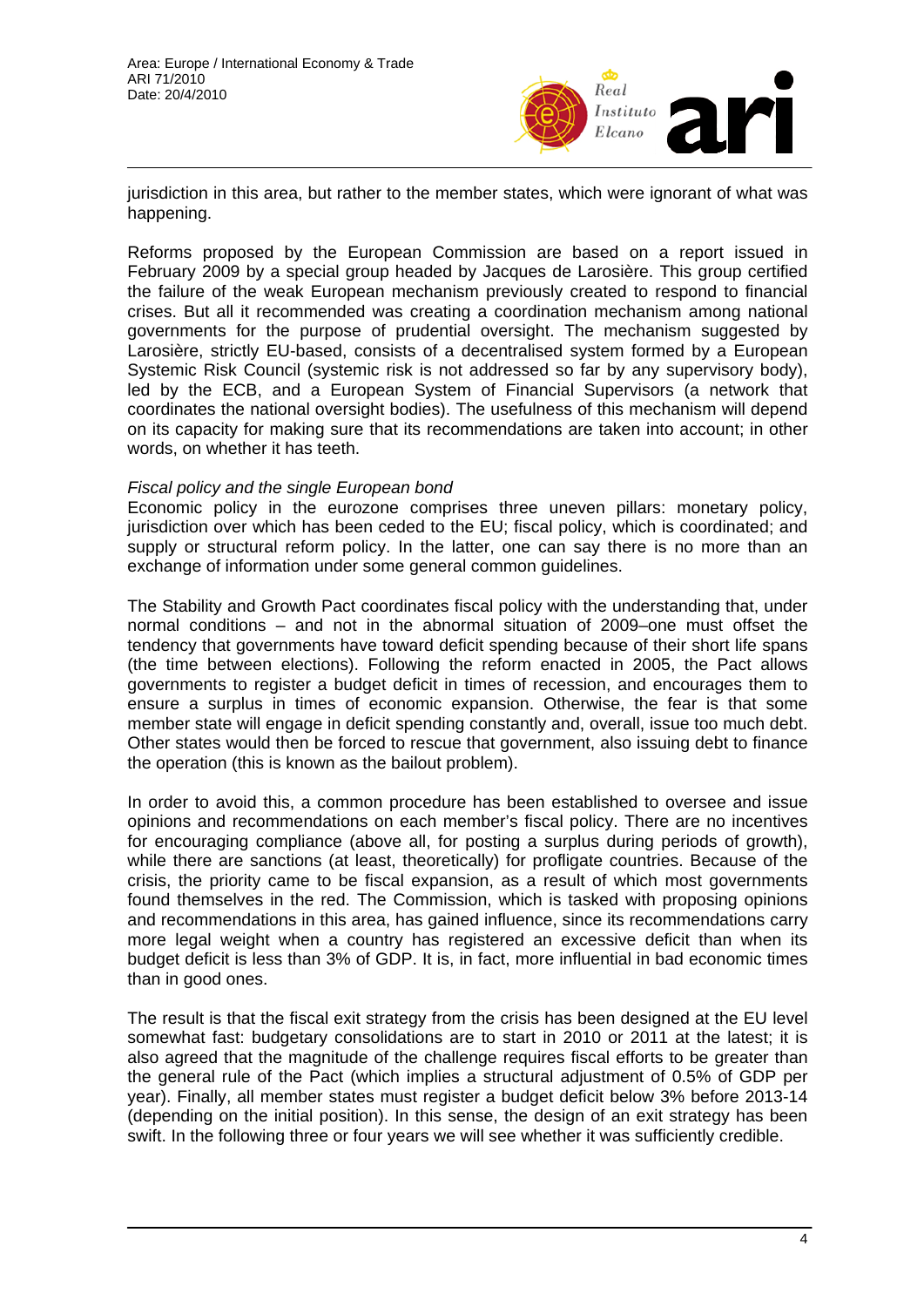

Meanwhile, the crisis focuses the spotlight sharply on the bailout problem. The concern is that capital markets, sensing that some member states might decide to rescue others by issuing debt of their own, could demand higher yields from the debt issued by the 'rescuers'. In this way, countries with prudent fiscal policies would have to pay a higher cost to finance their debt, because they issued debt to save those who were imprudent. It is said that the clause in the Treaty which bans bailouts is not credible. But the key issue is that in practice financial aid, with the consequent issuing of debt, comes before a state declares itself bankrupt, as was the case with the aid granted to Hungary and Latvia. Much remains to be seen in the case of Greece. Being a eurozone member, it cannot receive that existent kind of aid, but it could always receive another new type. at the same time, its government can be subjected to much greater peer pressure by the rest of the Eurogroup, forcing it to apply certain economic policies.

Finally, one could look at the proposed issuance of a single European bond. In the event that some member state is on the verge of collapse, and the political decision to rescue it is taken, all the other countries should get involved, out of solidarity and because the externalities of the fall would affect everyone. To confront the cost of a bailout, one possibility would be to issue a single European bond, to which each member state would commit in line with negotiations held beforehand. Another issue is how the markets would digest the issuance of that bond in the current situation. It might also be the case that, at this particular time of high issuance, national treasuries do not want a European bond to enter as another competitor.

## *Structural reform policy*

The customary mantra for the eurozone says that the absence of independent monetary and exchange rate policies requires firm application of structural reforms, mainly in the labour and services markets (including today financial markets), but also in retirement pensions, education and many other areas, so as to achieve adjustment to unsynchronised business cycles via wages and prices instead of employment and output. Flexibility in these markets will lead to a better functioning of the monetary area. The crisis may serve as a learning experience in each country to drive reforms, regardless of the incentives that the EU procedure seeks to offer. On top of that, during the Spanish Presidency of the EU (first half of 2010) the EU is reforming its Lisbon Strategy in what is to become the EU-2020 Strategy. But those are areas under the strict jurisdiction of member states, where the EU can only seek to provide incentives and create political momentum for reform.

Under the Lisbon Strategy, the EU established a multilateral oversight procedure similar to that of the Stability Pact: each member state drafted a programme (Stability Programme in the case of fiscal policy; a National Reform Programme in the case of structural reform policy) that presented its plans, in accordance with common lines agreed in the EU, and a year later the European Commission and the Council gave their opinion on whether the government had lived up to its commitments. However, this procedure did not play a useful role in establishing incentives for governments to implement the necessary reforms.

This is due in part to the fact that the Lisbon Strategy procedure had less legal force than the Stability Pact. This asymmetry has been addressed with the Lisbon Treaty, which gives the Commission powers in the former, equalling its power to that in the domain of fiscal policy (the right to present proposals and to make direct warnings).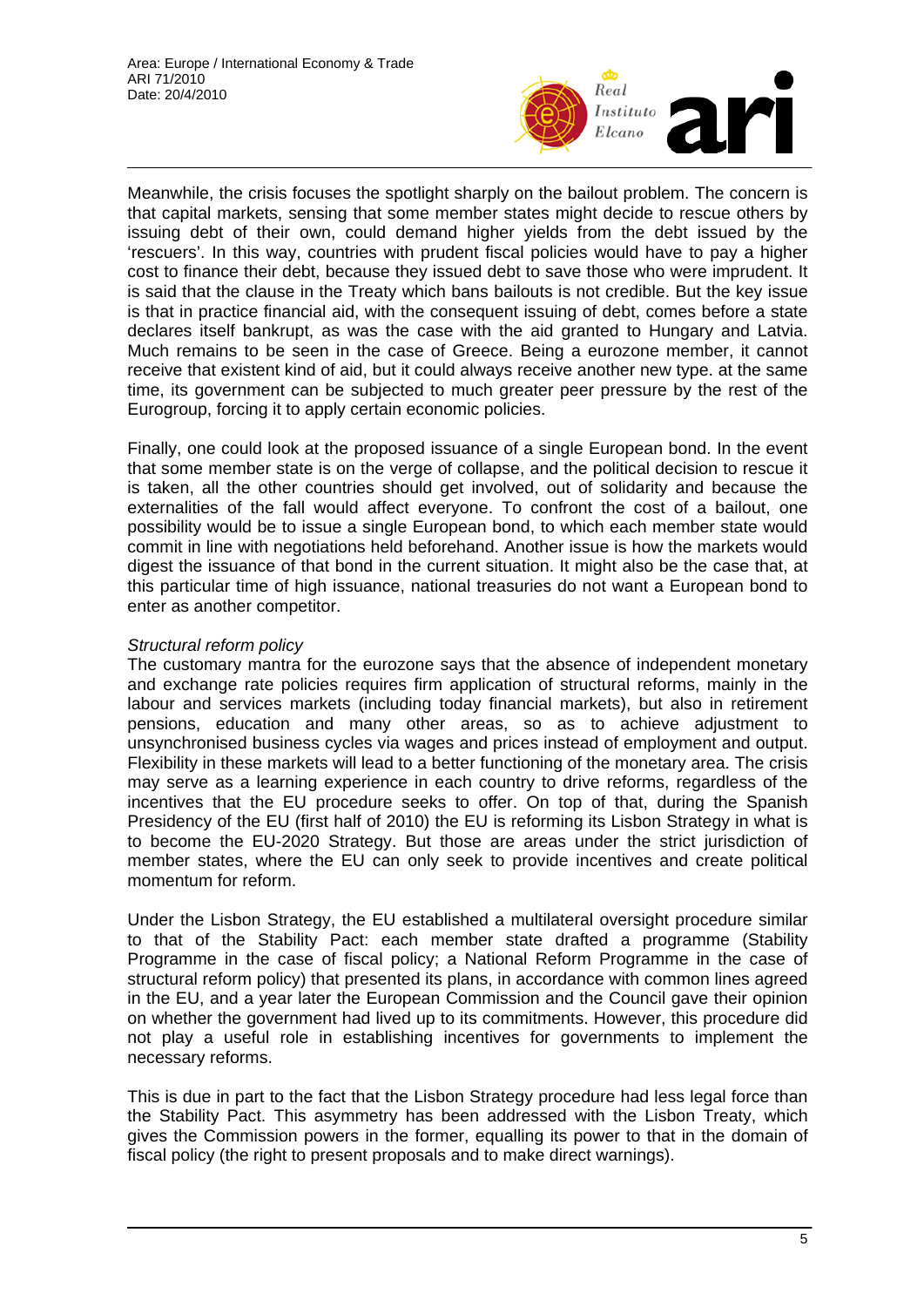

But symmetry in the legal power of the procedures is not the main issue. The force of EU initiatives in areas that fall under member states jurisdiction depends on establishing a mechanism that is so visible and widely accepted that failure of compliance leads to significant political cost for individual governments. If governments feel that there is a reward from voters for compliance, the mechanism would be even better. What the EU-2020 Strategy will try to address is visibility of the Brussels-based examination, with the objective of creating the correct incentives for structural reform in member states.

### *The distribution of power*

Distribution of power among institutions and member states is the reason why summits stretch past midnight and the reason why EU issues are obscure to the layman not versed in them. In the area of economic policy, to speak of the distribution of power is to speak, on the one hand, of the distribution of power among the Commission, the Council and the European Parliament; on the other hand, the power of the 'ins' as opposed to that of the 'outs' in the Council (in other words, the power of the Eurogroup (ministers of the eurozone) as compared to that of the Ecofin (all member states).

Under the Lisbon Treaty, the Parliament gains power vis-à-vis the other two institutions, since it becomes involved in several legislative procedures. In this sense, both the Council and the Commission lose some freedom, since they need to take the Parliament into account. at the same time, the Commission probably gains more leeway both in the fiscal policy (as a result of the dire fiscal situation its recommendations gain legal force) and in structural reform policies vis-à-vis the Council. In this last area, the Commission definitely gains power on a legal basis: its rights are symmetrical now to its rights in fiscal policy and some articles are added in the Treaty which can be a legal basis for more economic coordination, depending on the content that the Commission wants to give them. But its effect in practical terms remains to be seen.

With regard to the second issue, the Lisbon Treaty increases the power of the 'ins' versus that of the 'outs'. Since it was created, the Eurogroup has seen its weight and influence increase, even though it is not a formal part of the EU institutional grid. The Lisbon Treaty acknowledges its existence with typical EU acrobatics: its meetings continue to be informal, but in those cases in which the Ecofin addresses issues which only affect members of the eurozone, non-members will not vote, if there is a vote. What this system actually does is prop up the status quo. These days, since meetings of the Eurogroup precede those of the Ecofin, issues that are dealt with in the former are presented as fait accompli to the Ecofin ministers. There, these issues can be debated again because it is the Ecofin which has formal decision-making power. But there are usually few changes. The paradigmatic example is that of application of convergence criteria for examining the entry of a new member into the eurozone. This is an issue which the countries of Eastern Europe would like to address in the Ecofin meeting, but the members of the Eurogroup arrive with their decisions already made.

The leadership shown by eurozone members with the meeting held on Sunday, 12 October 2008 has deepened this panorama even more. That meeting, convened by the French President, Nicolas Sarkozy, which then held the rotating EU Presidency, after the fall of Lehman Brothers, approved an action plan against the crisis which was later endorsed by all 27 member states.

Another effect of the greater power of the Eurogroup is that those who gain the most proportionally are the big member states of the eurozone; in other words, after the new